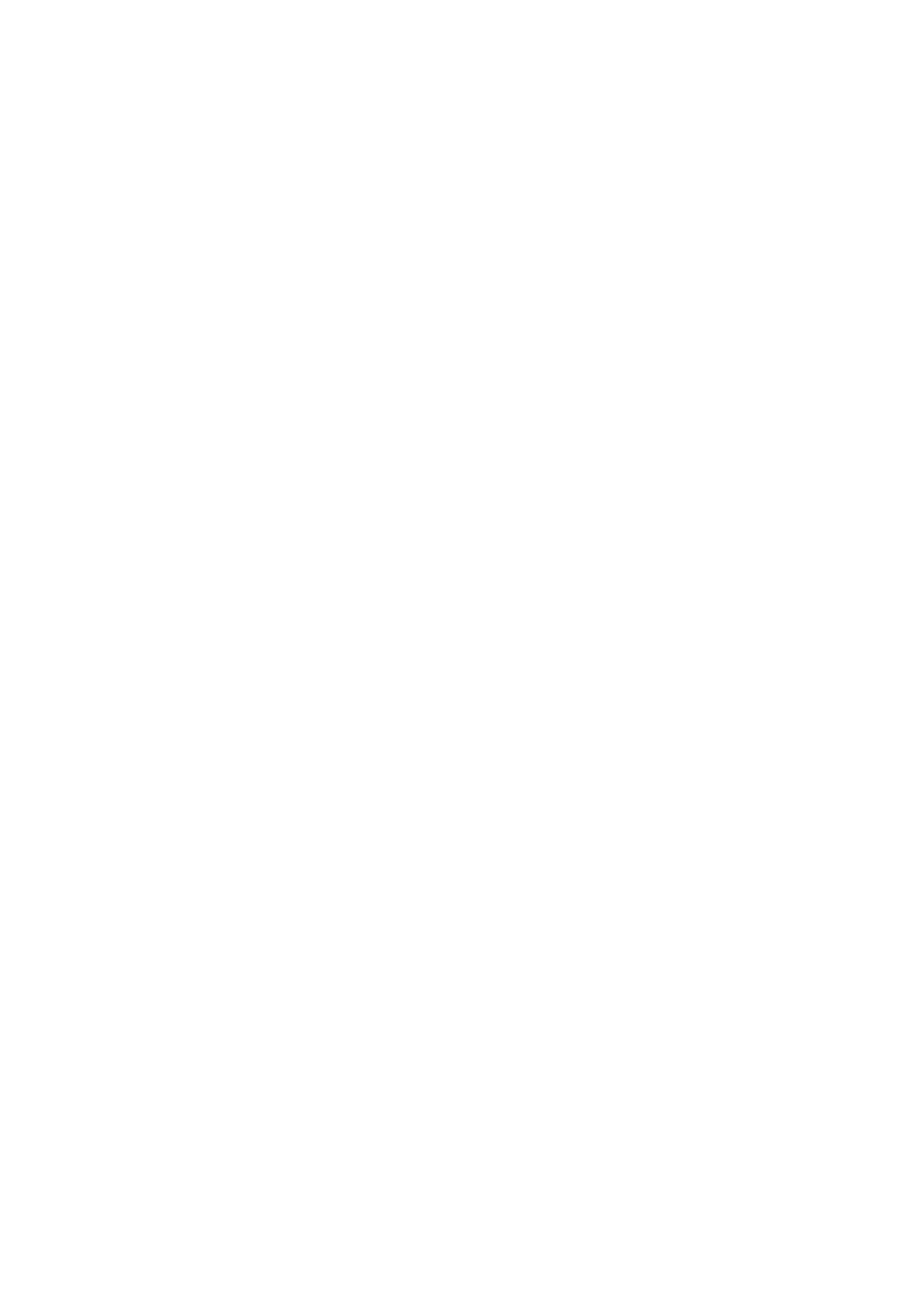

Resolution number IMSB/2019/37

MOVED by IMSB Member J Brown, seconded by IMSB Member L Ngamane:

That the Independent Maori Statutory Board:

a) accept the apology from Renata Blair, Dennis Kirkwood for absence and Tau Henare for lateness.

#### **CARRIED**

#### **2 Declaration of Interest**

There were no declarations of interest.

#### **3 Confirmation of Minutes**

Resolution number IMSB/2019/38

MOVED by IMSB Member G Wilcox, seconded by IMSB Member L Ngamane:

That the Independent Maori Statutory Board:

a) confirm the ordinary minutes of its meeting, held on Monday, 2 September 2019, including the confidential section, as a true and correct record.

#### **CARRIED**

#### **4 Extraordinary Business**

There was no extraordinary business.

## **5 Financial Management Report July 2019**

Resolution number IMSB/2019/39

MOVED by IMSB Member J Brown, seconded by IMSB Member L Ngamane:

That the Independent Maori Statutory Board:

a) receives this Financial Report to 31<sup>st</sup> July 2019.

#### **CARRIED**

#### **6 Financial Management Report August 2019**

Resolution number IMSB/2019/40

MOVED by Deputy Chairperson G Wilcox, seconded by IMSB Member L Ngamane:

That the Independent Maori Statutory Board:

a) receives the Financial Management Report 31<sup>st</sup> August 2019.

## **CARRIED**

#### **7 Update Strategic Board Priorities - September 2019**

Resolution number IMSB/2019/41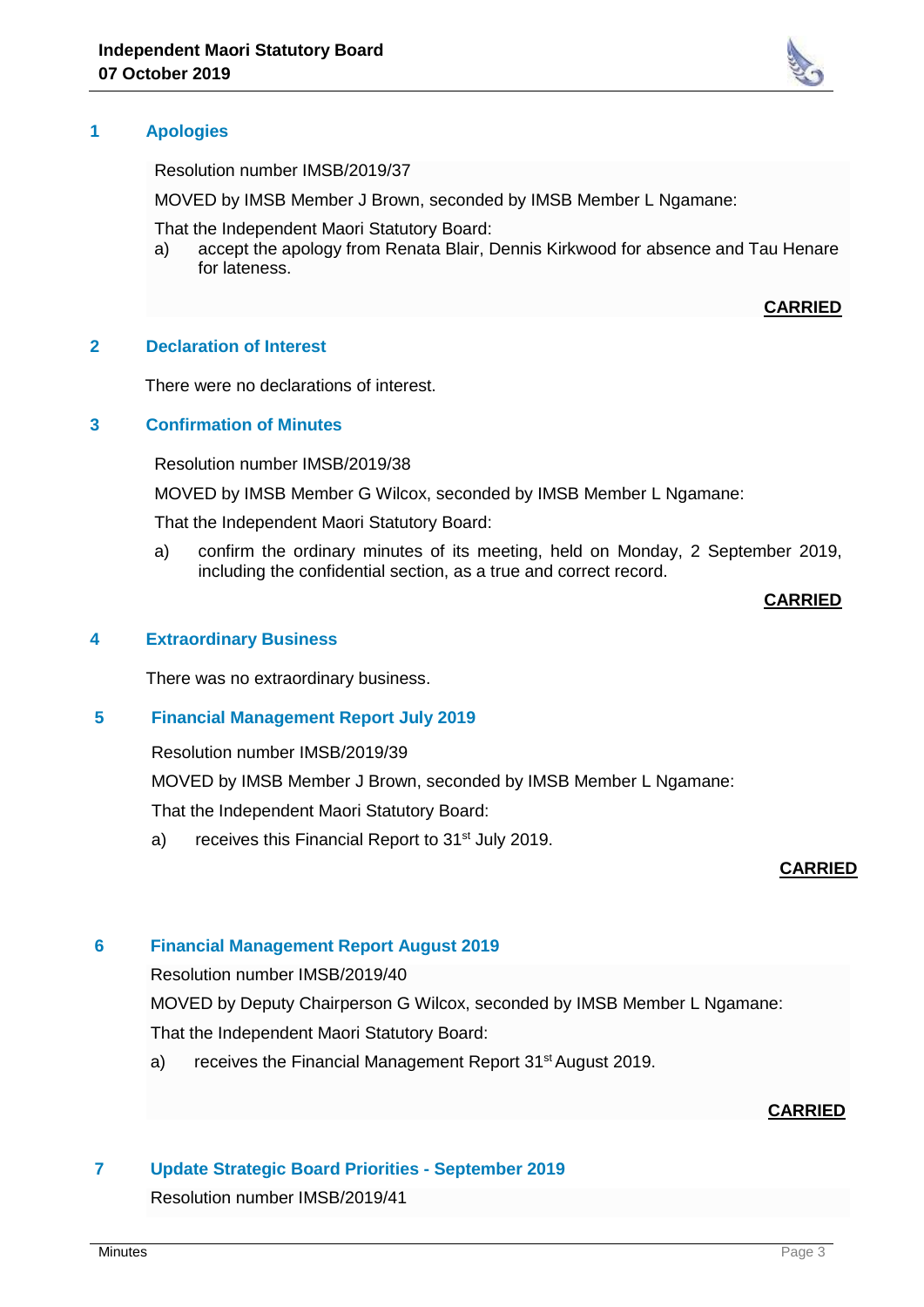

MOVED by Deputy Chairperson G Wilcox, seconded by IMSB Member T Hohneck: That the Independent Maori Statutory Board:

a) receives the Board Strategic Work Priorities Report September 2019.

#### **CARRIED**

## **8 Board Advocacy Achievements 2016-19**

Resolution number IMSB/2019/42

MOVED by IMSB Member J Brown, seconded by IMSB Member T Hohneck:

That the Independent Maori Statutory Board:

a) receives the report on Board Advocacy Achievements 2016-2019.

#### **CARRIED**

## **9 Update on Maori Economic Development**

Resolution number IMSB/2019/43

MOVED by IMSB Member T Hohneck, seconded by IMSB Member L Ngamane:

That the Independent Maori Statutory Board:

a) receives the report on Māori Economic Development.

## **CARRIED**

## **10 Report on Board Position on Climate Change**

Resolution number IMSB/2019/44

MOVED by IMSB Member T Henare, seconded by IMSB Member T Hohneck:

That the Independent Maori Statutory Board:

- a) receives the Climate Change Position Paper.
- b) approve the Climate Change Position Paper and forward work programme with the noted amendments below:
	- amend page 67, bullet point 6 "the Board **notes** Council's stance in the declaring…"
	- amend page 67, bullet point 8 "Tikanga **demands** that bold action... between Tangata, Atua, Whenua and **Moana**"
	- amend page 67, bullet point 11 "The Board **notes** the Council's policy…"
	- delete page 67, bullet point 12
	- amend page 67, bullet point 13 "Approximately..... and as such needs to be resourced **fairly**."

## **CARRIED**

# **11 Kāinga Strategic Action Plan update**

Resolution number IMSB/2019/45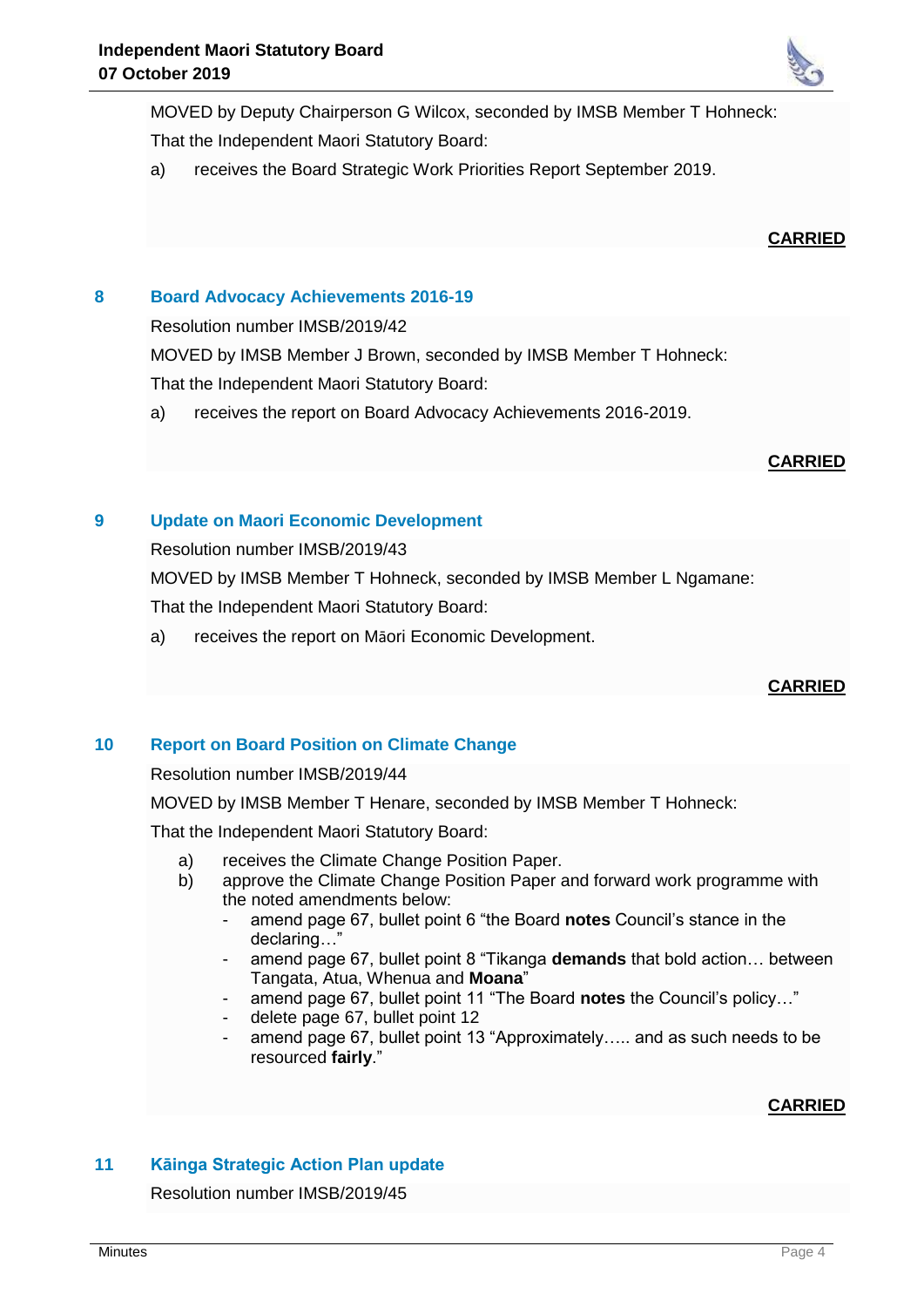

That the Independent Maori Statutory Board:

- a) receive the Kainga Strategic Action Plan update
- b) note the advocacy of the named-list approach to addressing homelessness

**CARRIED**

## **12 Procedural motion to exclude the public**

Resolution number IMSB/2019/46

MOVED by IMSB Member L Ngamane, seconded by IMSB Member T Kake:

That the Independent Maori Statutory Board:

- a) exclude the public from the following part(s) of the proceedings of this meeting.
- b) agree that <<ENTER NAME, TITLE OF PERSON>> be permitted to remain for Confidential Item <<CONFIDENTIAL ITEM NO.>>:<<ITEM TITLE>> after the public has been excluded, because of their knowledge of <<SPECIFY>>, which will help the Independent Maori Statutory Board in its decision-making.

The general subject of each matter to be considered while the public is excluded, the reason for passing this resolution in relation to each matter, and the specific grounds under section 48(1) of the Local Government Official Information and Meetings Act 1987 for the passing of this resolution follows.

This resolution is made in reliance on section 48(1)(a) of the Local Government Official Information and Meetings Act 1987 and the particular interest or interests protected by section 6 or section 7 of that Act which would be prejudiced by the holding of the whole or relevant part of the proceedings of the meeting in public, as follows:

| Reason for passing this resolution<br>in relation to each matter                                                                                                                   | Particular interest(s) protected<br>(where applicable)                                                                                                                                                                                                                                | Ground(s) under section 48(1) for<br>the passing of this resolution                                                                                                                             |
|------------------------------------------------------------------------------------------------------------------------------------------------------------------------------------|---------------------------------------------------------------------------------------------------------------------------------------------------------------------------------------------------------------------------------------------------------------------------------------|-------------------------------------------------------------------------------------------------------------------------------------------------------------------------------------------------|
| The public conduct of the part of<br>the meeting would be likely to result<br>in the disclosure of information for<br>which good reason for withholding<br>exists under section 7. | $s7(2)(f)(ii)$ - The withholding of the<br>information is necessary to<br>maintain the effective conduct of<br>public affairs through the protection<br>of such members, officers.<br>employees and persons from<br>improper pressure or harassment.                                  | s48(1)(a)<br>The public conduct of the part of<br>the meeting would be likely to result<br>in the disclosure of information for<br>which good reason for withholding<br>exists under section 7. |
|                                                                                                                                                                                    | In particular, the report contains<br>$s7(2)(f)(i)$ – The free and frank<br>expression of opinions by or<br>between or to members of officers<br>or employees of any local authority,<br>or any persons to whom section 2<br>(5) of this act applies, in the course<br>of their duty. |                                                                                                                                                                                                 |

## **C1 Further Analysis by Sapere: Public Transport Fares and Usage**

#### **C2 IMSB Financial Audit Report FY 2018/19 Draft Narrative**

| Reason for passing this resolution    | Particular interest(s) protected        | Ground(s) under section 48(1) for     |
|---------------------------------------|-----------------------------------------|---------------------------------------|
| in relation to each matter            | (where applicable)                      | the passing of this resolution        |
| The public conduct of the part of     | $s7(2)(f)(ii)$ - The withholding of the | s48(1)(a)                             |
| the meeting would be likely to result | information is necessary to             | The public conduct of the part of     |
| in the disclosure of information for  | maintain the effective conduct of       | the meeting would be likely to result |